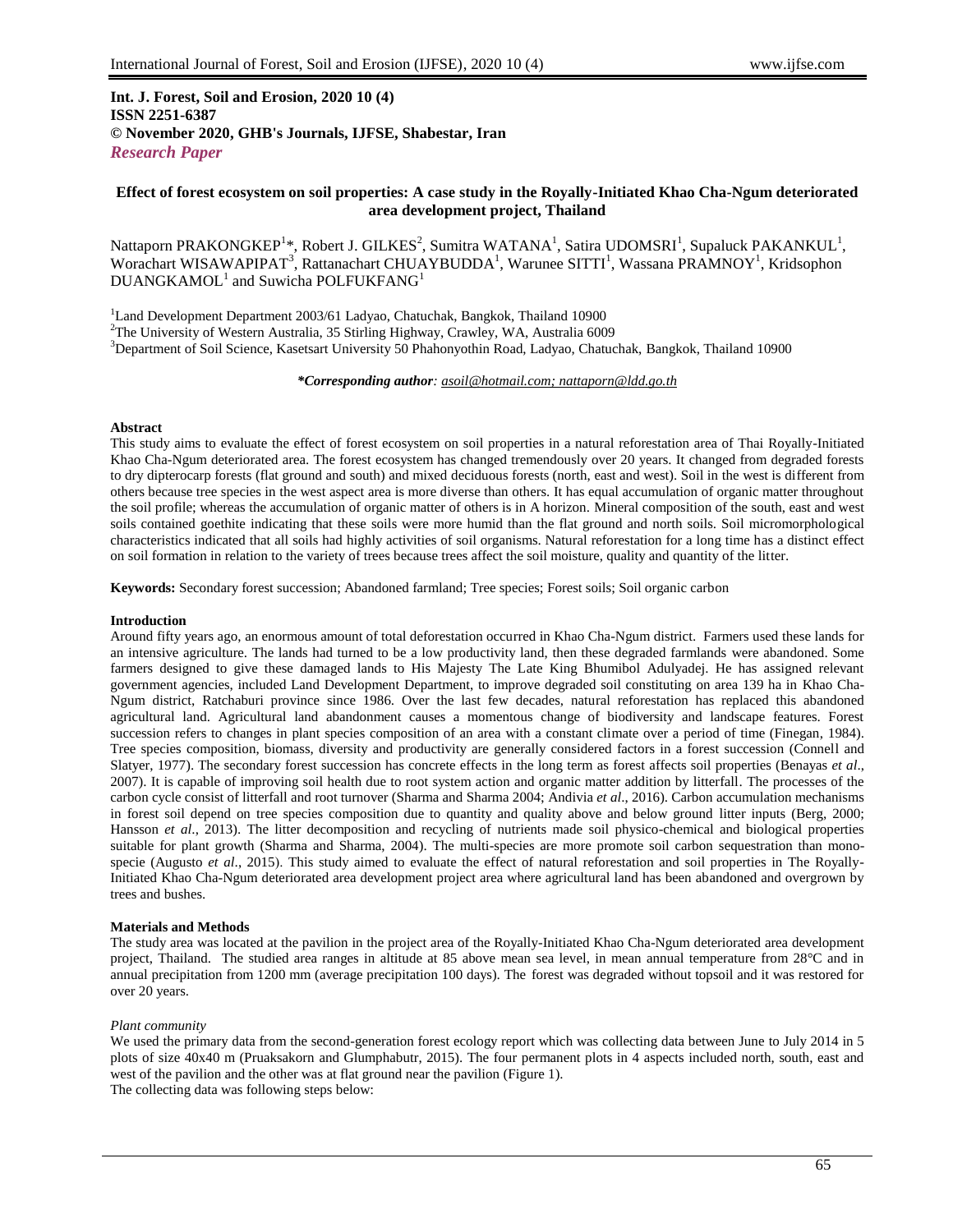- 1. Dividing the forest area at 85 above mean sea level into five zones based on the aspects of the pavilion.
- 2. Laying the squares on the compass line alternately (Figure 1).
- 3. The square size of each aspect is 40 x 40m (Figure 2).
- 4. Collecting data of plant species was carried out on tree habitus plant species (>1.3 m height and diameter >4.5 cm) with a square size of  $10x10$  m, sapling ( $> 1.3$  m height and diameter <4.5 cm) with a size of  $4x4$  m, seedling with a size of  $1x1$  m and litterfall trap with a size of 1x1 m (Figure 2).

## *Soil properties*

Soil and litterfall samples were collected from the four permanent plots in 4 aspects included north, south, east and west of the [pavilion](https://www.thai2english.com/dictionary/pavilion.html) and the other was at flat ground near the pavilion. All soils were sampling on 12th February 2019. Disturbed soil samples were air-dried and sieved through 2 mm prior to determination of soil texture, soil reaction (pH), electrical conductivity (EC), organic matter (OM), available phosphorus (Avail. P), cation exchange capacity (CEC) and exchangeable cations (Ex. K, Na, Mg and Ca) (National Soil Survey Center, 1996). Ground whole soil samples were used for mineralogical analysis using XPert<sup>3</sup> powder diff ractometer with Pixel detector (CuK $\alpha$ , 45 kV, 40 mA) scanned from 5 to 70° 2 $\theta$ , a step size of 0.015° 2 $\theta$  and a scan speed of 0.02°  $2\theta$  s<sup>−1</sup> (Brindley and Brown, 1980). Undisturbed soil samples were used for soil micromorphological analysis on thin section of resin impregnated soils by polarizing microscope (Bullock *et al*., 1985).

## *Statistical analysis*

Analytical data were statistically analyzed using factor analysis and principal component analysis with the Statistica Program (Version 8.0) (Statsoft Inc. 2007).

## **Results**

## *Plant community*

The dominant tree, sapling and seedling species were shown in Tables 1 to 3. The important tree species of this natural forest regrowth were based on the aspect. The important tree species of flat ground, north and south, east and west aspect soils were *Shorea obtusa* Wall., *Shorea siamensis* Miq. and *Xylia xylocarpa* (Roxb.), respectively (Table 1). The tree species diversity index indicated that the tree species of west aspect soil were more diverse than the others. The important sapling species were *Atalantia monophylla* DC. (flat ground), *Millettia brandisiana* Kurz. (north), *Arfeuillea arborescens* Pierre. (south); *Ochna integerrima* **(**Lour.) Merr. (east) and *Ellipanthus tomentosus* Kurz. (west). The west aspect area had the highest sapling species diversity (Table 2). The seedling results was shown in (Table 3). *Memecylon edule* Roxb. (flat ground), *Buchanania latifolia* Roxb. (north), *Atalantia monophylla* DC. (south and west), *Bauhinia saccocalyx* Pierre. (east) were the important seedling species. The amounts of litterfall result 2014 was presented in Table 4. The litterfall amount of flat ground area was higher than the others whereas the leaf litterfall amount of west aspect area is higher than the others.

## *Soil properties*

Each soil has similar characteristics such soil type, parent material, and slope; therefore, tree species diversity is the main factor between selected areas. Different tree species affect soil organic carbon distribution within the soil profiles (Chapi, 2003). The influence of tree species and forest on soil properties was more in topsoil than in the subsoil (Sharma and Sharma, 2004). The results showed that these forest soils are characterized by a sandy loam texture and a brown to strong brown color (Table 5). Various sizes of plant roots present in all soil horizons (Table 5). The results revealed that all soils were generally acidic (pH<7) (Table 6). Forest floor layer and A horizon were related to the litterfall. The pattern of organic matter accumulation of west aspect soil was different from others (Figure 3). It was probably that the carbon stock in the mineral soil (BC horizon) of the west aspect soil was linked to root turnover. The different plant species and variation might enhance soil organic matter accumulation and stabilization in BC horizon (Andivia *et al*., 2016) because the difference in dominant tree species differ in litter quality and root exudates (Chandra *et al*., 2016). The organic matter accumulation of the others was enriched with vast organic matter in A horizon and decreased gradually in BC horizon due to the decomposition processes of the plants litter.

Principal component analysis was used to determine soil properties and also to group soil samples. Around eighty one percent of the variation in data for all soils was explained by the first two factors (Figure 4). Sand fraction and organic matter play an important role for these soils especially of A horizon therefore A horizon results should be eliminated. Around eighty percent of the variation in data for mineral horizon (BC horizon) was elucidated by the first two factors (Figure 5). All mineral horizons were quite similar except for the BC horizons of the soil from north and west aspect. The BC horizon of west aspect soil had high organic matter content whereas the BC horizon of north aspect soil had high clay content. The mineralogical composition of the whole soil samples was shown in Table 7. Quartz was the dominant mineral of whole soil sample. Kaolinite and illite were a minor mineral. Hematite presented in all studied soils whereas goethite occurred in the south, east and west aspect soils. The nature of soil micromorphology has been investigated by observation of thin sections using optical microscopy. Some of the micromorphological features of these soils are illustrated in Figure 6. The micromorphological properties of all soils were affected by plant roots and tissues and organic matter. Obviously, all of them explained soil organisms and biological activities. Fungi directly linked between roots of plants and the soil fabric (Figure 6a) because they play key roles in soil and plant interactions. Bacteria directly accumulated to organic matter in soil (Figure 6b).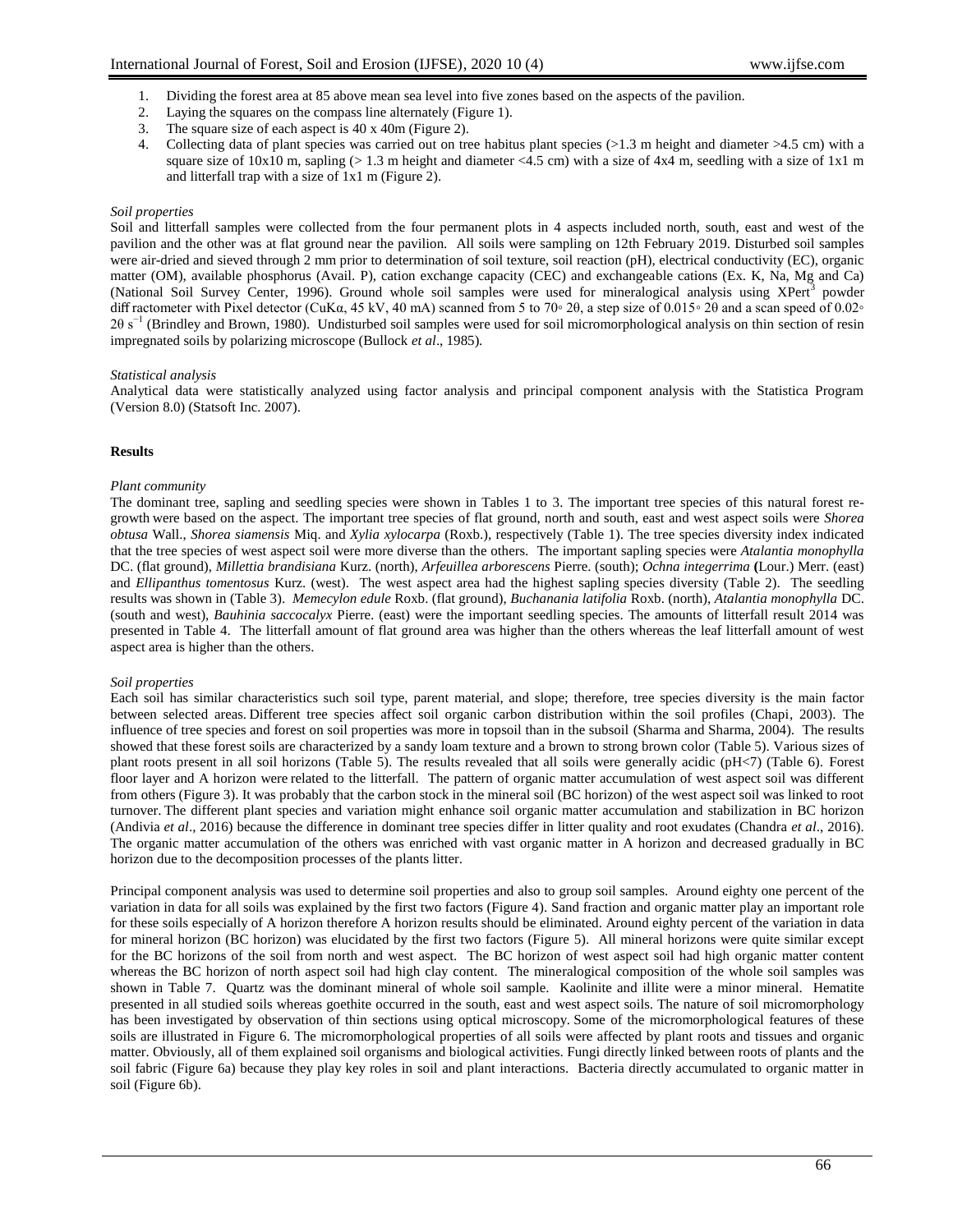| Aspect         | No of<br>species | Dominant tree species                       | <b>IVI</b> | Fisher's alpha<br>Index | Shannon-<br>Wiener (H)<br>Index |  |
|----------------|------------------|---------------------------------------------|------------|-------------------------|---------------------------------|--|
|                |                  | 1. Shorea obtusa Wall.                      | 38.18      |                         |                                 |  |
|                |                  | 2. Bauhinia saccocalyx Pierre.              | 17.15      |                         |                                 |  |
| Flat<br>ground | 39               | 3. Memecylon edule Roxb.                    | 16.17      | 11.88                   | 4.61                            |  |
|                |                  | 4. Aporusa villosa Lindl. Baill.            |            |                         |                                 |  |
|                |                  | 5. Ellipanthus tomentosus Kurz.             | 14.60      |                         |                                 |  |
|                |                  | 1. Shorea siamensis Miq.                    | 47.38      |                         |                                 |  |
|                |                  | 2. Pterocarpus macrocarpus Kurz.            | 44.60      |                         | 3.96                            |  |
| North          | 28               | 3. Xylia xylocarpa (Roxb.)                  | 35.01      | 8.88                    |                                 |  |
|                |                  | 4. Vitex pinnata L.                         | 21.42      |                         |                                 |  |
|                |                  | 5. Shorea obtusa Wall.<br>15.21             |            |                         |                                 |  |
|                | 42               | 1. Shorea siamensis Miq.                    | 62.30      |                         |                                 |  |
|                |                  | 2. Bauhinia saccocalyx Pierre.              | 22.07      |                         |                                 |  |
| South          |                  | 3. Schleichera oleosa (Lour.) Oken<br>19.63 |            | 13.62                   | 4.39                            |  |
|                |                  | 4. Ellipanthus tomentosus Kurz.             |            |                         |                                 |  |
|                |                  | 5. Shorea obtusa Wall.                      | 14.71      |                         |                                 |  |
|                |                  | 1. Xylia xylocarpa (Roxb.)<br>59.81         |            |                         |                                 |  |
|                |                  | 2. Shorea siamensis Miq.                    | 53.89      |                         |                                 |  |
| East           | 31               | 3. Vitex pinnata L.                         | 18.20      | 8.35                    | 3.69                            |  |
|                |                  | 4. Melanorrhoea usitata Wall.               | 17.93      |                         |                                 |  |
|                |                  | 5. Canarium subulatum Guill.                | 15.23      |                         |                                 |  |
|                |                  | 1. Xylia xylocarpa (Roxb.)                  | 39.92      |                         |                                 |  |
|                |                  | 2. Shorea siamensis Miq.                    | 32.88      |                         | 4.44                            |  |
| West           | 45               | 3. Ellipanthus tomentosus Kurz.             | 25.57      | 14.47                   |                                 |  |
|                |                  | 4. Shorea obtusa Wall.                      | 20.28      |                         |                                 |  |
|                |                  | 5. Canarium subulatum Guill.                | 12.96      |                         |                                 |  |

**Table 1** Important value index (IVI) (Top 5) and diversity index of tree.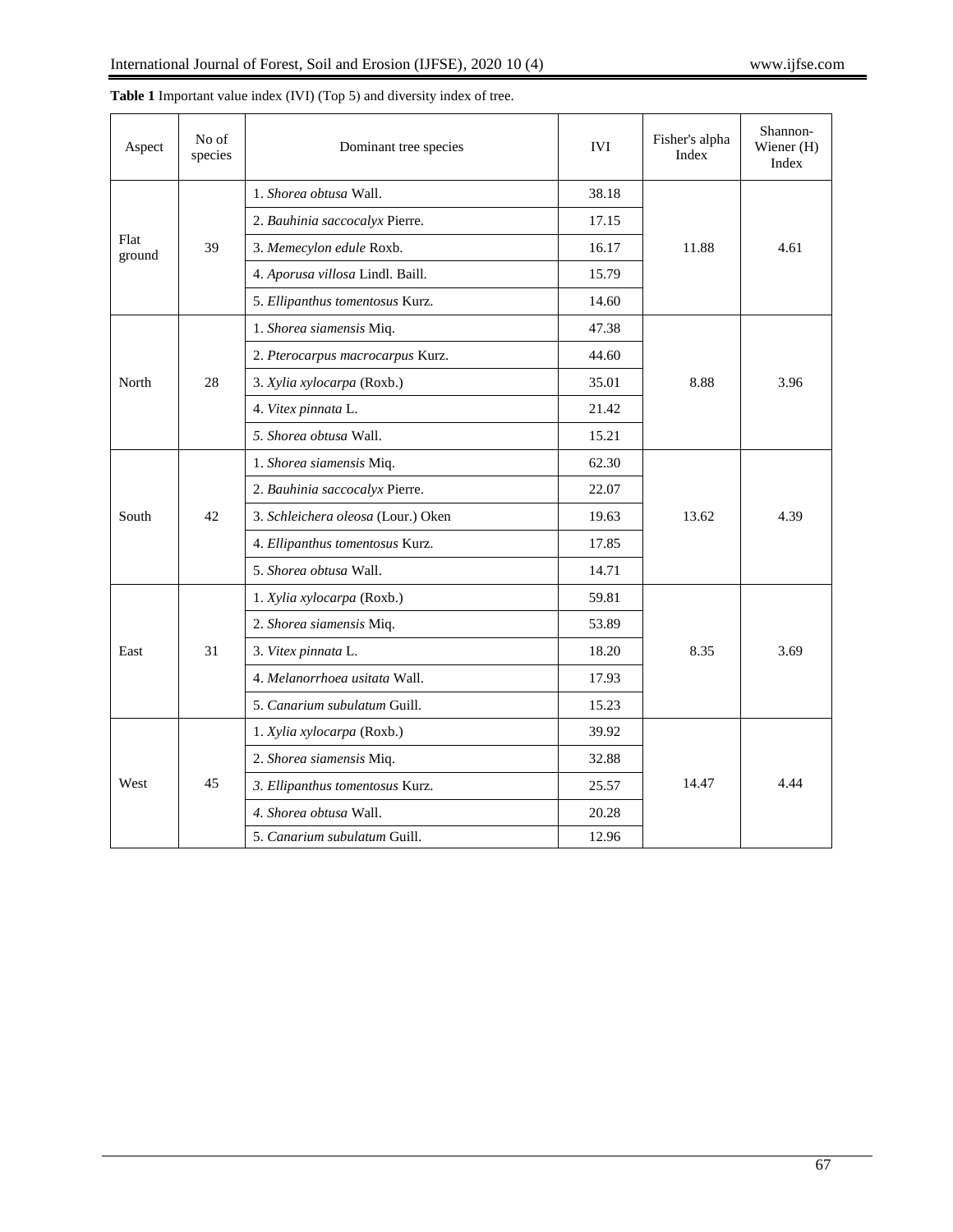| Aspect         | No of<br>species | Dominant sapling species                    | <b>IVI</b> | Fisher's alpha<br>Index | Shannon-<br>Wiener $(H)$<br>Index |  |
|----------------|------------------|---------------------------------------------|------------|-------------------------|-----------------------------------|--|
|                |                  | 1. Atalantia monophyla DC.                  | 94.73      |                         |                                   |  |
| Flat<br>ground | 19               | 2. Bauhinia saccocalyx Pierre.              | 62.51      | 6.40                    | 2.85                              |  |
|                |                  | 3. Croton acutifolius Esser.                | 29.01      |                         |                                   |  |
|                |                  | 1. Millettia brandisiana Kurz.              | 59.01      |                         | 3.20                              |  |
| North          | 10               | 2. Sterculia foetida L.                     | 43.01      | 11.41                   |                                   |  |
|                |                  | 3. Vitex pinnata L.                         | 38.01      |                         |                                   |  |
|                | 25               | 1. Arfeuillea arborescens Pierre.           | 59.4       | 12.04                   |                                   |  |
| South          |                  | 2. Atalantia monophyla DC.                  | 38.13      |                         | 3.66                              |  |
|                |                  | 3. Ellipanthus tomentosus Kurz.             | 28.47      |                         |                                   |  |
|                |                  | 1. Ochna integerrima (Lour.) Merr.          | 46.86      |                         | 3.83                              |  |
| East           | 19               | 2. Flacourtia indica (Burm.f.) Merr.        | 39.18      | 9.71                    |                                   |  |
|                |                  | 3. Ellipanthus tomentosus Kurz.             | 34.38      |                         |                                   |  |
| West           |                  | 1. Ellipanthus tomentosus Kurz.             | 33.49      |                         |                                   |  |
|                | 25               | 2. Buchanania latifolia Roxb.               | 29.11      | 20.44                   | 4.30                              |  |
|                |                  | 3. Senna spectabilis (DC.) Irwin & Barneby. | 24.68      |                         |                                   |  |

**Table 2** Important value index (IVI) (Top 3) and diversity index of sapling.

## **Table 3** Important value index (IVI) (Top 3) and diversity index of seedling.

| Aspect         | No of<br>species | Dominant seedling species         | <b>IVI</b> | Fisher's alpha<br>Index | Shannon-<br>Wiener $(H)$<br>Index |
|----------------|------------------|-----------------------------------|------------|-------------------------|-----------------------------------|
|                |                  | 1. Memecylon edule Roxb.          | 68.57      |                         | 2.29                              |
| Flat<br>ground | 9                | 2. Atalantia monophylla DC.       | 62.34      | 3.06                    |                                   |
|                |                  | 3. Bauhinia saccocalyx Pierre.    | 25.19      |                         |                                   |
|                |                  | 1. Buchanania latifolia Roxb.     | 41.43      |                         | 3.01                              |
| North          | $\overline{9}$   | 2. Millettia leucantha Kurz.      | 34.29      | 9.50                    |                                   |
|                |                  | 3. Vitex pinnata L.               | 27.62      |                         |                                   |
|                | 12               | 1. Atalantia monophylla DC.       | 77.64      |                         | 2.62                              |
| South          |                  | 2. Arfeuillea arborescens Pierre. | 41.20      | 5.61                    |                                   |
|                |                  | 3. Bauhinia saccocalyx Pierre.    | 13.46      |                         |                                   |
|                | 8                | 1. Bauhinia saccocalyx Pierre.    | 72.86      |                         | 2.56                              |
| East           |                  | 2. Atalantia monophylla DC.       | 24.29      | 7.76                    |                                   |
|                |                  | 3. Shorea siamensis Miq.          | 17.14      |                         |                                   |
|                | $\overline{7}$   | 1. Atalantia monophylla DC.       | 72.87      |                         |                                   |
| West           |                  | 2. Bauhinia saccocalyx Pierre.    | 44.13      | 4.00                    | 2.31                              |
|                |                  | 3. Ellipanthus tomentosus Kurz.   | 31.17      |                         |                                   |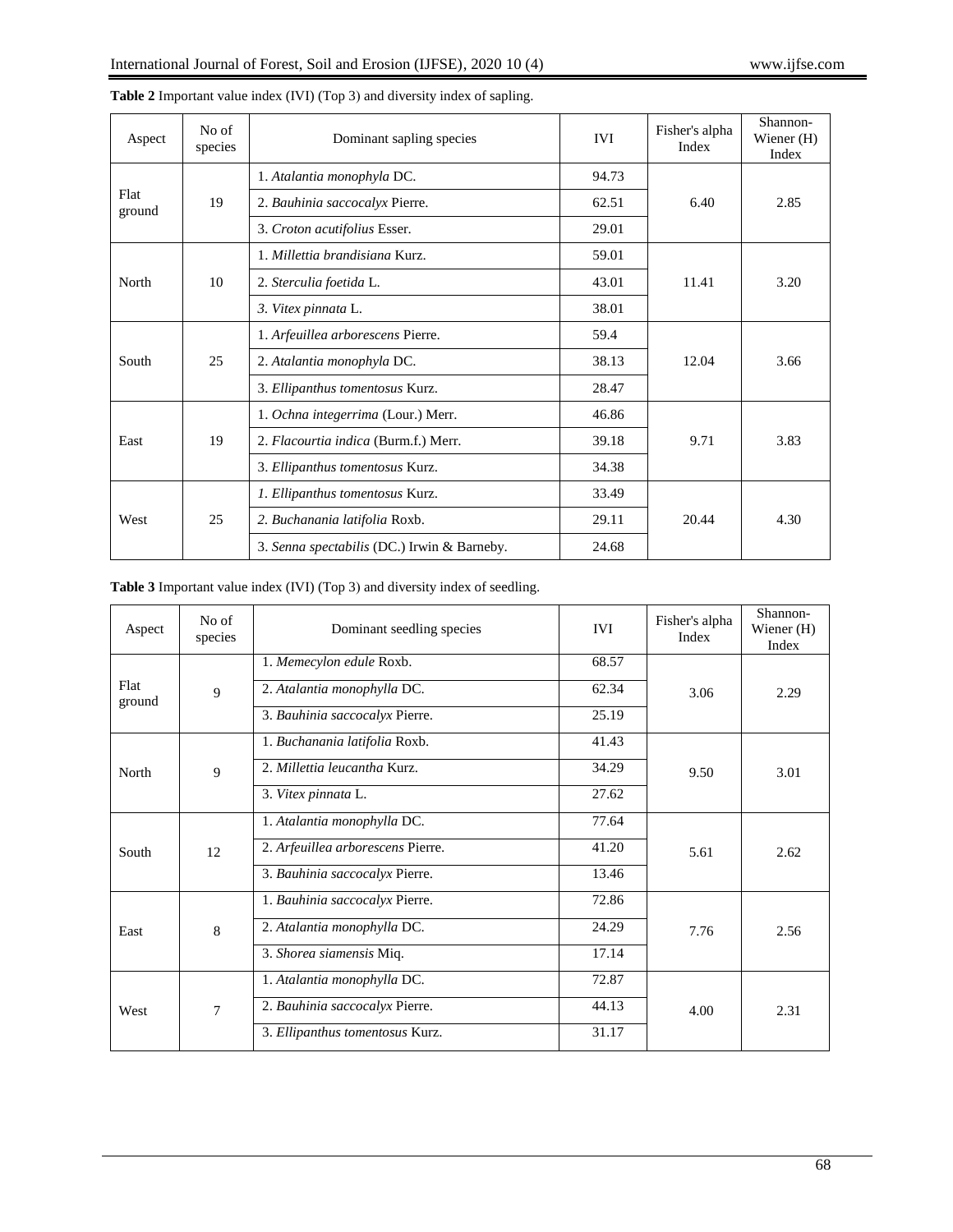| Aspect      | Litterfall (kg ha $^{-1}$ annual $^{-1}$ ) |               |                    |        |       |  |  |  |  |  |
|-------------|--------------------------------------------|---------------|--------------------|--------|-------|--|--|--|--|--|
|             | Leaf                                       | <b>Branch</b> | Reproductive organ | Others | Total |  |  |  |  |  |
| Flat ground | 127                                        | 20.6          | 2.9                | 25.6   | 176   |  |  |  |  |  |
| North       | 96                                         | 18.1          | 1.8                | 16.5   | 132   |  |  |  |  |  |
| South       | 133                                        | 7.7           | 4.8                | 15.5   | 161   |  |  |  |  |  |
| East        | 106                                        | 18.4          | 1.0                | 15.8   | 141   |  |  |  |  |  |
| West        | 135                                        | 9.0           | 1.1                | 18.6   | 164   |  |  |  |  |  |

Aspect Coordination Horizon Depth (cm) Color Features pH

# **Table 4** The amounts of litter of the studied area year 2014.

| Flat<br>ground | 47Q<br>0576169 E<br>1516673 N | $\mathsf{A}$    | $0-15$     | Brown (7.5YR 4/3)            | many very fine to<br>fine and common<br>medium and few<br>coarse roots  | 7.0 |
|----------------|-------------------------------|-----------------|------------|------------------------------|-------------------------------------------------------------------------|-----|
|                |                               | BC <sub>1</sub> | 15-33      | Strong brown (7.5YR<br>5/6   | common fine and<br>medium roots                                         | 6.0 |
|                |                               | BC <sub>2</sub> | $33 - 50$  | Strong brown (7.5YR<br>5/6)  | common fine and<br>medium roots                                         | 5.0 |
| North          | 47Q 0576379 E<br>1516732 N    | $\mathbf{A}$    | $0 - 5$    | Brown (7.5YR 4/3)            | common very fine to<br>medium and few<br>coarse to very coarse<br>roots | 5.5 |
|                |                               | <b>BC</b>       | $5-40$     | Strong brown (7.5YR<br>5/6   | common fine to<br>coarse and few very<br>coarse roots                   | 5.5 |
| South          | 47Q<br>0576282 E<br>1516596 N | $\mathbf{A}$    | $0 - 5/10$ | Brown (7.5YR 4/3)            | common very fine to<br>medium roots                                     | 5.0 |
|                |                               | BC <sub>1</sub> | 5/10/1930  | Strong brown (7.5YR<br>5/6)  | common fine and<br>medium roots                                         | 6.5 |
|                |                               | BC <sub>2</sub> | 30-50      | Strong brown (7.5YR<br>5/6)  | common fine and<br>medium roots                                         | 7.0 |
| East           | 47Q<br>0576383 E<br>1516679 N | $\overline{A}$  | $0 - 5$    | Brown (7.5YR 4/3)            | common fine to<br>coarse roots                                          | 5.5 |
|                |                               | BC              | $5-40$     | Strong brown (7.5YR<br>5/6   | common fine to<br>medium and few very<br>coarse roots                   | 5.0 |
| West           | 47Q 0576226 E<br>1516753 N    | A               | $0 - 10$   | Brown (7.5YR 4/3)            | many fine and<br>common medium and<br>few coarse roots                  | 5.5 |
|                |                               | BC              | $10-40$    | Strong brown (7.5YR)<br>5/6) | common fine to<br>medium and few<br>coarse roots                        | 5.0 |

**Table 5** Soil samples, coordination, soil morphology and soil reaction.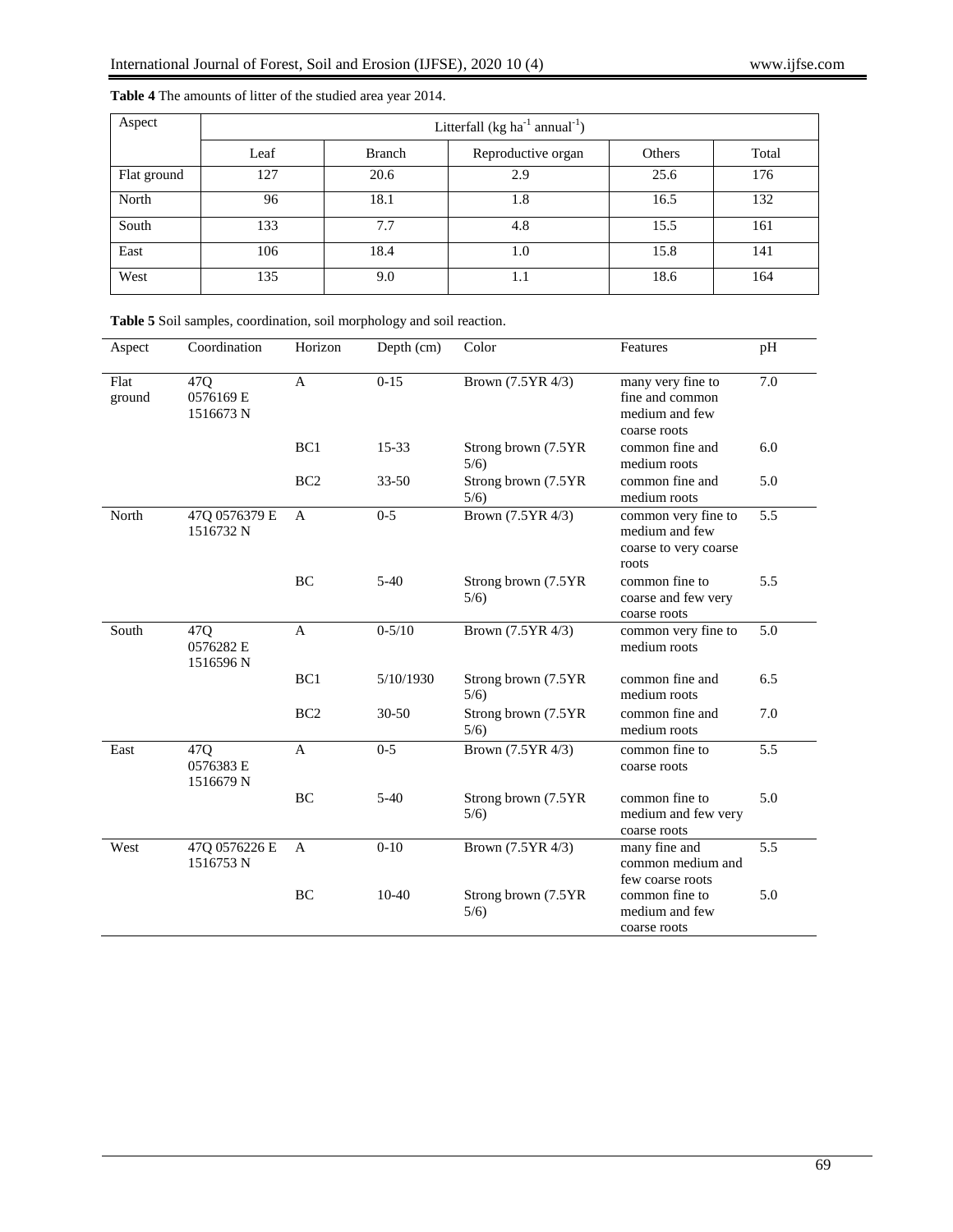| Aspect         | Horizon Depth   |            | Sand | Silt                      | Clay | pH                        | EC                    | <b>OM</b> | Avail P     | <b>CEC</b> | Exch                                                                 | Exch | Exch | Exch |
|----------------|-----------------|------------|------|---------------------------|------|---------------------------|-----------------------|-----------|-------------|------------|----------------------------------------------------------------------|------|------|------|
|                |                 | (cm)       |      | (------------%----------) |      | (1:1)<br>H <sub>2</sub> O | $(dS \text{ m}^{-1})$ | $\%$      | $(mg kg-1)$ |            | Ca<br>$\left(-\text{---}\right)$ $\text{---}\left(\text{---}\right)$ | Mg   | Na   | K    |
| Flat<br>ground | $\mathbf{A}$    | $0-15$     | 72.8 | 12.2                      | 15.0 | 6.1                       | 0.02                  | 2.04      | 3.8         | 5.43       | 3.11                                                                 | 1.19 | nd   | 0.18 |
|                | BC <sub>1</sub> | $15 - 33$  | 72.3 | 13.2                      | 14.5 | 5.8                       | 0.01                  | 0.45      | 1.4         | 2.55       | 0.96                                                                 | 0.51 | nd   | 0.07 |
|                | BC <sub>2</sub> | $33 - 50$  | 70.3 | 14.2                      | 15.6 | 5.9                       | 0.01                  | 0.74      | 1.4         | 3.04       | 1.40                                                                 | 0.67 | nd   | 0.08 |
| North          | A               | $0 - 5$    | 50.2 | 21.6                      | 28.2 | 6.3                       | 0.05                  | 6.31      | 10.4        | 13.00      | 7.43                                                                 | 1.97 | nd   | 0.56 |
|                | BC              | $5-40$     | 45.9 | 19.8                      | 34.2 | 6.1                       | 0.02                  | 2.07      | 3.6         | 7.05       | 3.99                                                                 | 1.21 | 0.07 | 0.18 |
| South          | $\mathbf{A}$    | $0 - 5/10$ | 63.3 | 21.1                      | 15.6 | 6.0                       | 0.05                  | 5.10      | 18.3        | 11.23      | 7.29                                                                 | 2.01 | nd   | 0.28 |
|                | BC <sub>1</sub> | $5/10-30$  | 65.3 | 17.4                      | 17.3 | 5.5                       | 0.01                  | 1.11      | 9.5         | 4.08       | 1.76                                                                 | 0.35 | nd   | 0.08 |
|                | BC <sub>2</sub> | $30 - 50$  | 66.9 | 17.2                      | 15.9 | 6.0                       | 0.01                  | 1.11      | 8.4         | 4.02       | 2.04                                                                 | 0.51 | nd   | 0.08 |
| East           | A               | $0 - 5$    | 58.9 | 27.1                      | 14.0 | 5.0                       | 0.05                  | 9.52      | 12.1        | 13.43      | 3.69                                                                 | 1.62 | nd   | 0.25 |
|                | BC              | $5-40$     | 67.3 | 19.1                      | 13.6 | 5.2                       | 0.01                  | 0.74      | 2.8         | 3.17       | 0.20                                                                 | 0.60 | nd   | 0.06 |
| West           | $\mathbf{A}$    | $0 - 10$   | 69.2 | 19.5                      | 11.3 | 5.5                       | 0.03                  | 3.43      | 8.2         | 6.99       | 3.06                                                                 | 0.86 | nd   | 0.18 |
|                | BC              | 10-40      | 71.4 | 14.5                      | 14.1 | 6.0                       | 0.04                  | 2.43      | 8.2         | 6.02       | 3.91                                                                 | 0.62 | nd   | 0.11 |

**Table 6** Physico-chemical properties of the studied soils.

**Table 7** Mineral components of bulk soil samples.

| Aspect         | Horizon            | Depth(cm)  | Major minerals                    | Minor minerals                                   |
|----------------|--------------------|------------|-----------------------------------|--------------------------------------------------|
|                | A                  | $0-15$     | $O(xxxx)$ ; Ill $(x)$             | Kao(tr)                                          |
| Flat<br>ground | BC <sub>1</sub>    | 15-33      | $Q(xxx);$ Ill $(x)$               | $Hem(tr)$ ; Kao $(tr)$                           |
|                | BC <sub>2</sub>    | 33-50      | $Q(xxxx)$ ; Kao $(x)$ ; Ill $(x)$ | Hem(tr)                                          |
| North          | A                  | $0 - 5$    | $Q(xxxx)$ ; Kao $(x)$ ; Ill $(x)$ | Hem(tr)                                          |
|                | BC                 | $5-40$     | Q(xxxx); Kao(x); III(x)           | Hem(tr)                                          |
| South          | A                  | $0 - 5/10$ | $Q(xx)$ ; Ill $(xx)$ ; Kao $(x)$  | $Goe(tr)$ ; Micro $(tr)$                         |
|                | BC1                | $5/10-30$  | $Q(xxxx);$ Ill $(xx)$             | $Mag(tr)$ ; Hem(tr); Goe(tr); Anat(tr); Kao(tr)  |
|                | BC <sub>2</sub>    | $30 - 50$  | Q(xxxx); Kao(x); III(x)           |                                                  |
| East           | A                  | $0 - 5$    | $Q(xxxx)$ : Kao $(x)$ ; Ill $(x)$ | $Hem(tr)$ ; Anat $(tr)$                          |
|                | BC                 | 5-40       | Q(xxxx); Kao(x); III(x)           | Goe(tr)                                          |
| West           | A                  | $0 - 10$   | Q(xxxx); Kao(x)                   | $Mag(tr)$ ; Hem $(tr)$ ; Goe $(tr)$ ; Ill $(tr)$ |
|                | BC                 | $10-40$    | Q(xxxx); Kao(x)                   | III(tr)                                          |
| <b>XXXX</b>    | $=$ Dominant (60%) |            | $=$ Large (40-60%)<br>XXX         | $=$ Moderate (20-40%)<br>XX                      |
| $\mathbf{x}$   | $=$ Small (5-20%)  |            | $=$ Trace $(<5\%)$<br>tr          | $=$ Not detected                                 |
| Q              | $=$ Quartz         |            | TH<br>$=$ Illite                  | Kao<br>$=$ Kaolinite                             |
| Hem            | $=$ Hematite       |            | Goe<br>$=$ Goethite               | Micro<br>$=$ Microcline                          |
| Mag            | $=$ Magnetite      |            | Ant<br>$=$ Anatase                |                                                  |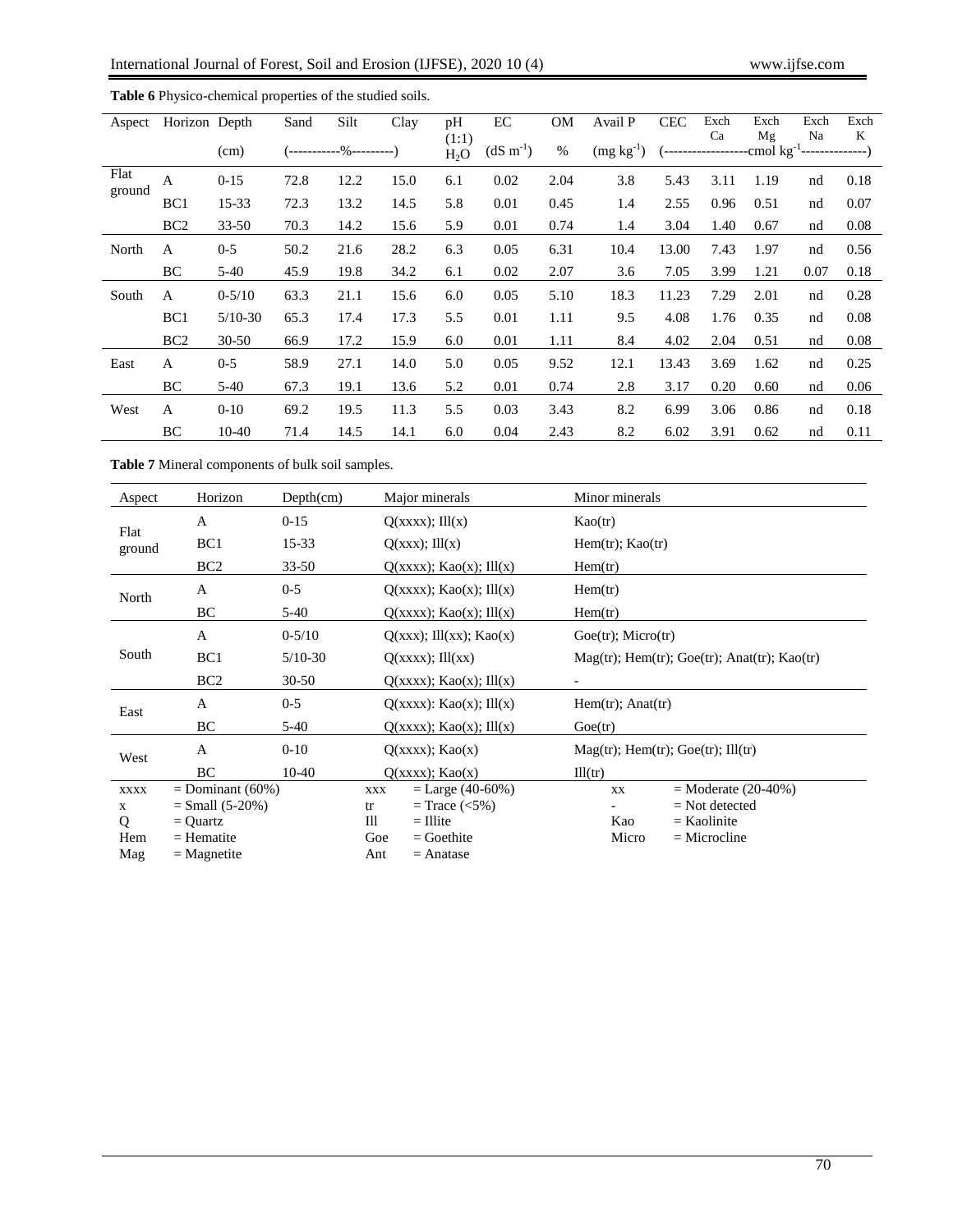

**Figure 1** The location of the studied area.



**Figure 2** The permanent plots for tree species, sapling, seedling identity and litterfall trap size.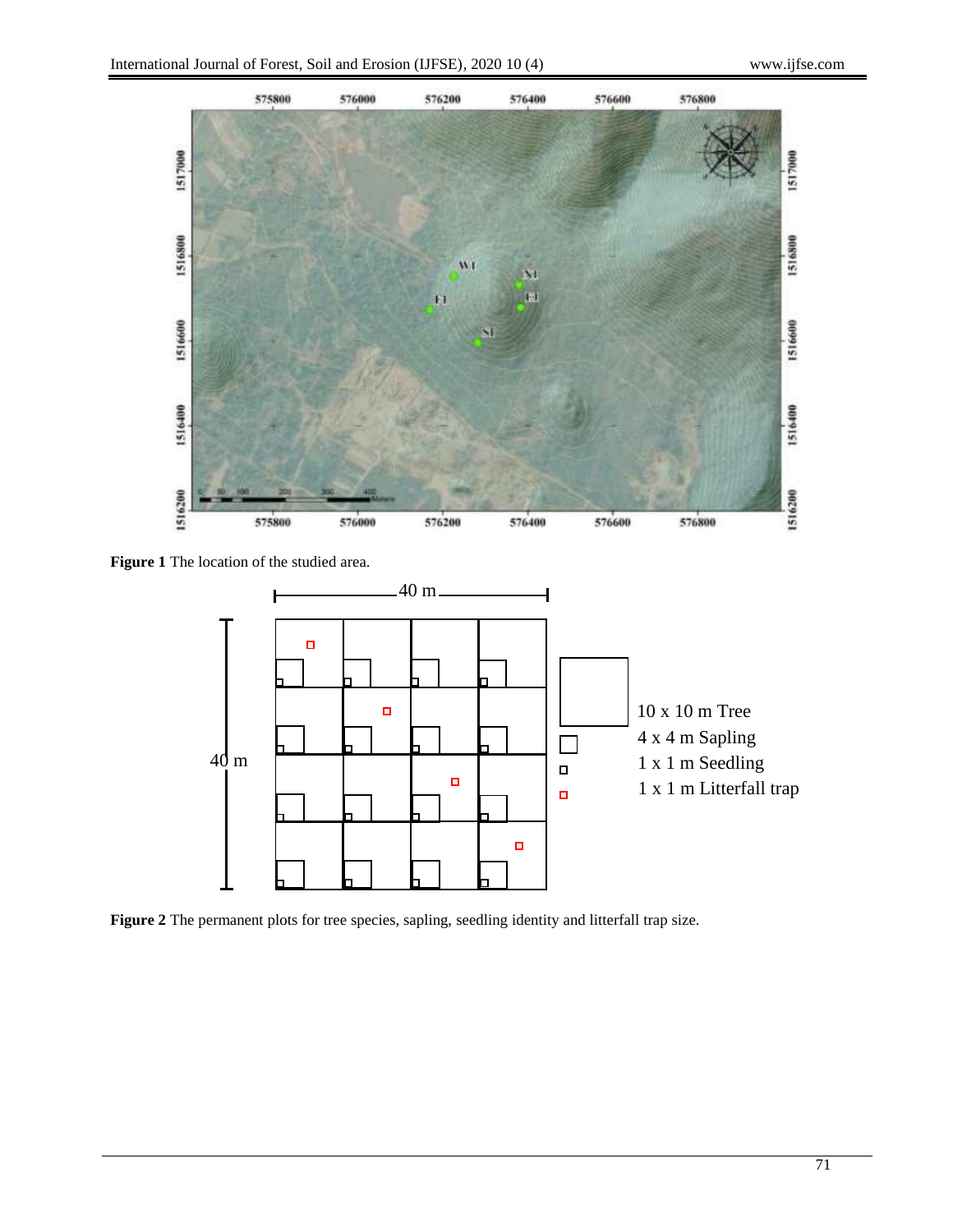

**Figure 3** Organic matter content (%) versus soil depth (cm).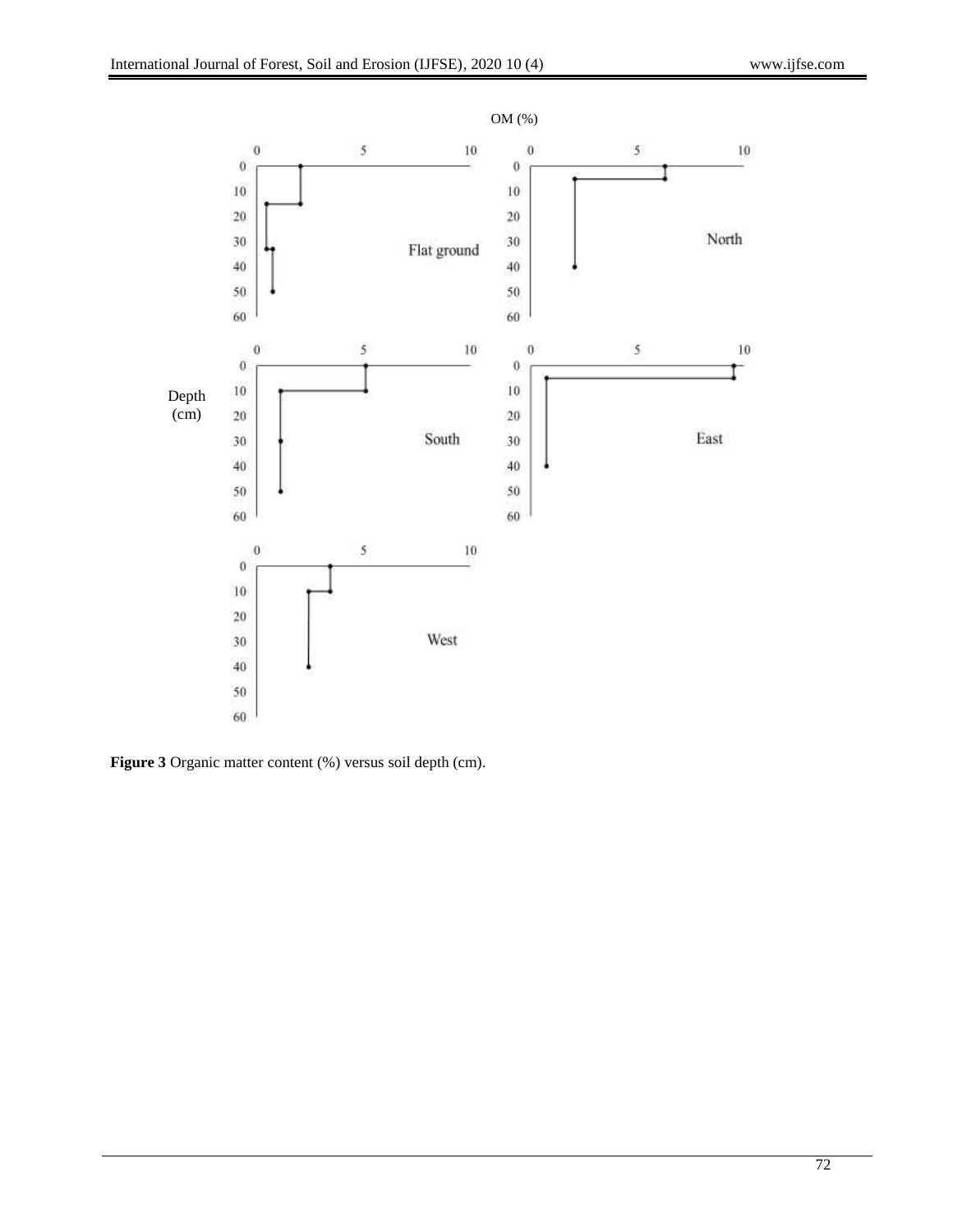

**Figure 4** Factor analysis for soil properties (a) distribution of soil properties (variables) (b) distribution of topsoil and subsoil samples (cases).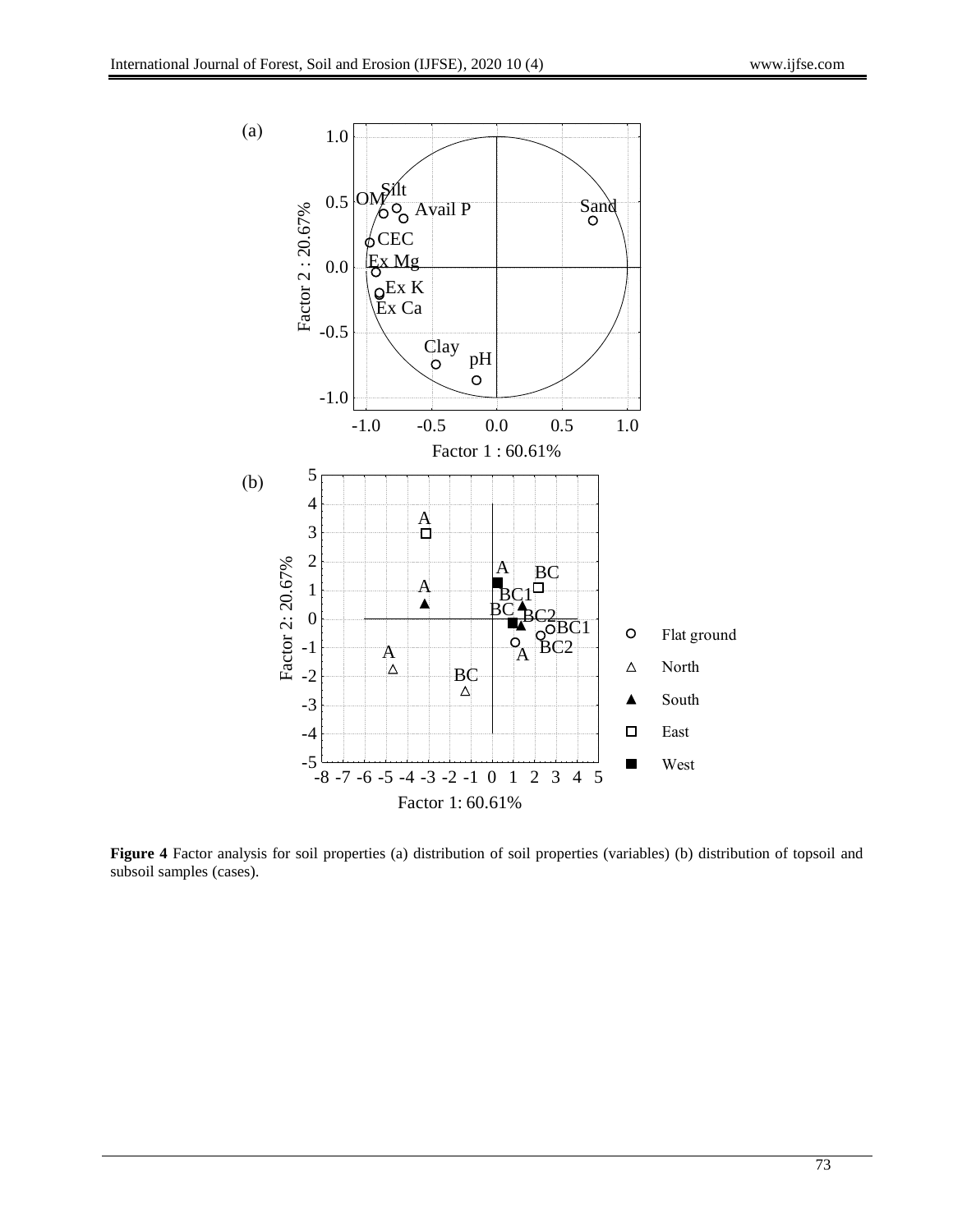

**Figure 5** Factor analysis for soil properties (a) distribution of soil properties (variables) (b) distribution of subsoil samples (cases).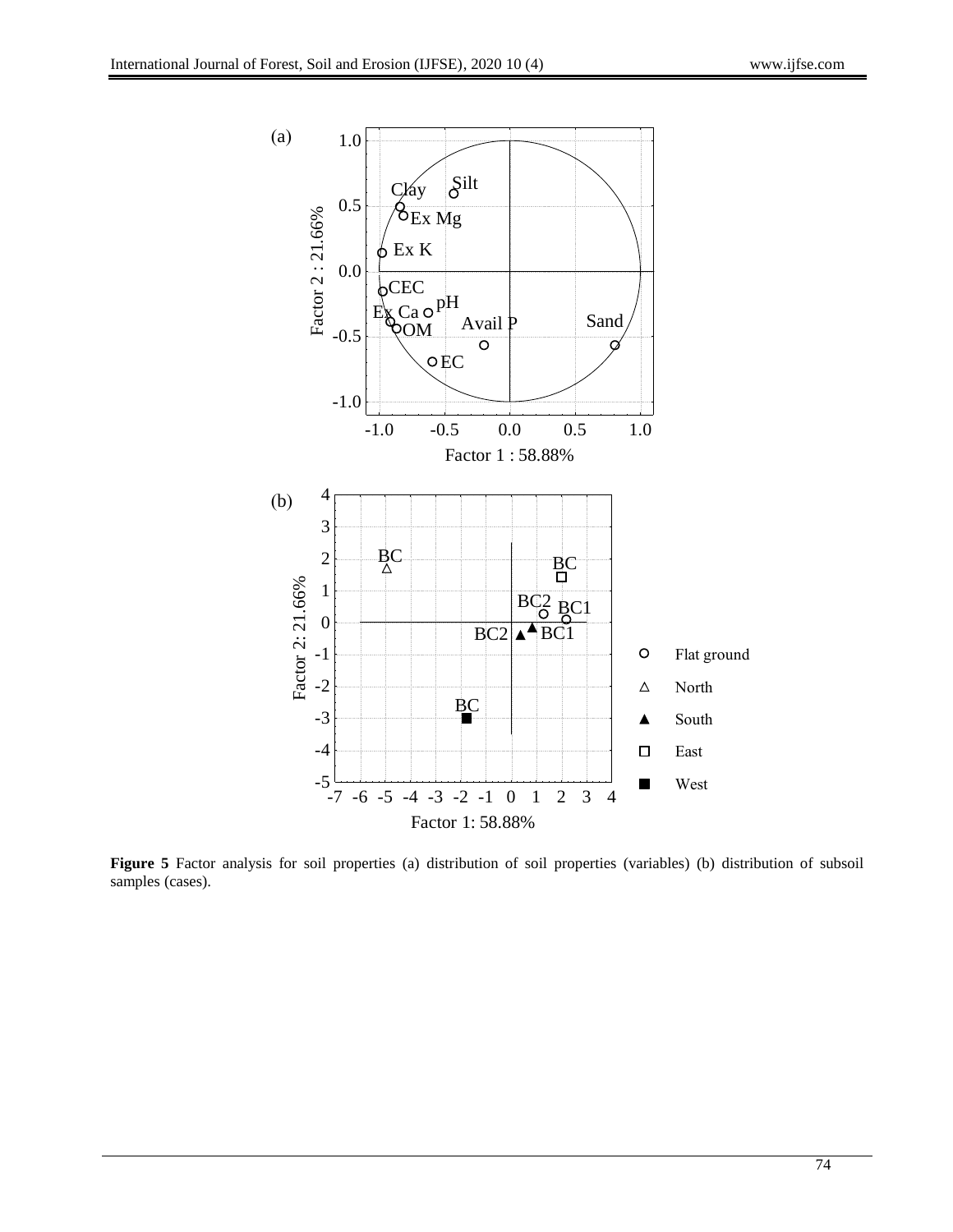

**Figure 6** Micromorphology of the soil horizons (a) fungi of north aspect soil, A horizon (0-5 cm); (b) bacteria of north aspect soil, BC horizon (5-40 cm); (c) nematode of flat ground soil, A horizon (0-15 cm); (d) arthropod of east aspect soil, BC horizon (5-40 cm); (e) excrement of north aspect soil, A horizon (0-5 cm) and (f) various decomposed plant tissues of north aspect soil, A horizon (0-5 cm).

## **Conclusion**

Natural regeneration was studied in abandoned farmland after intensive agricultural land use in the Royally-Initiated Khao Cha-Ngum deteriorated area. Evaluation of soil properties under natural reforestation revealed impact on soil health especially soil organic carbon because land cover and input change. The driving factor in biological activity in these soils is the amount of organic matter present. Litter is the main source of soil organic carbon and plant nutrient cycling. Litterfall and root decomposition add organic matter to soil. Natural-reforestation is recommended as a great low input strategy of regenerating degraded lands.